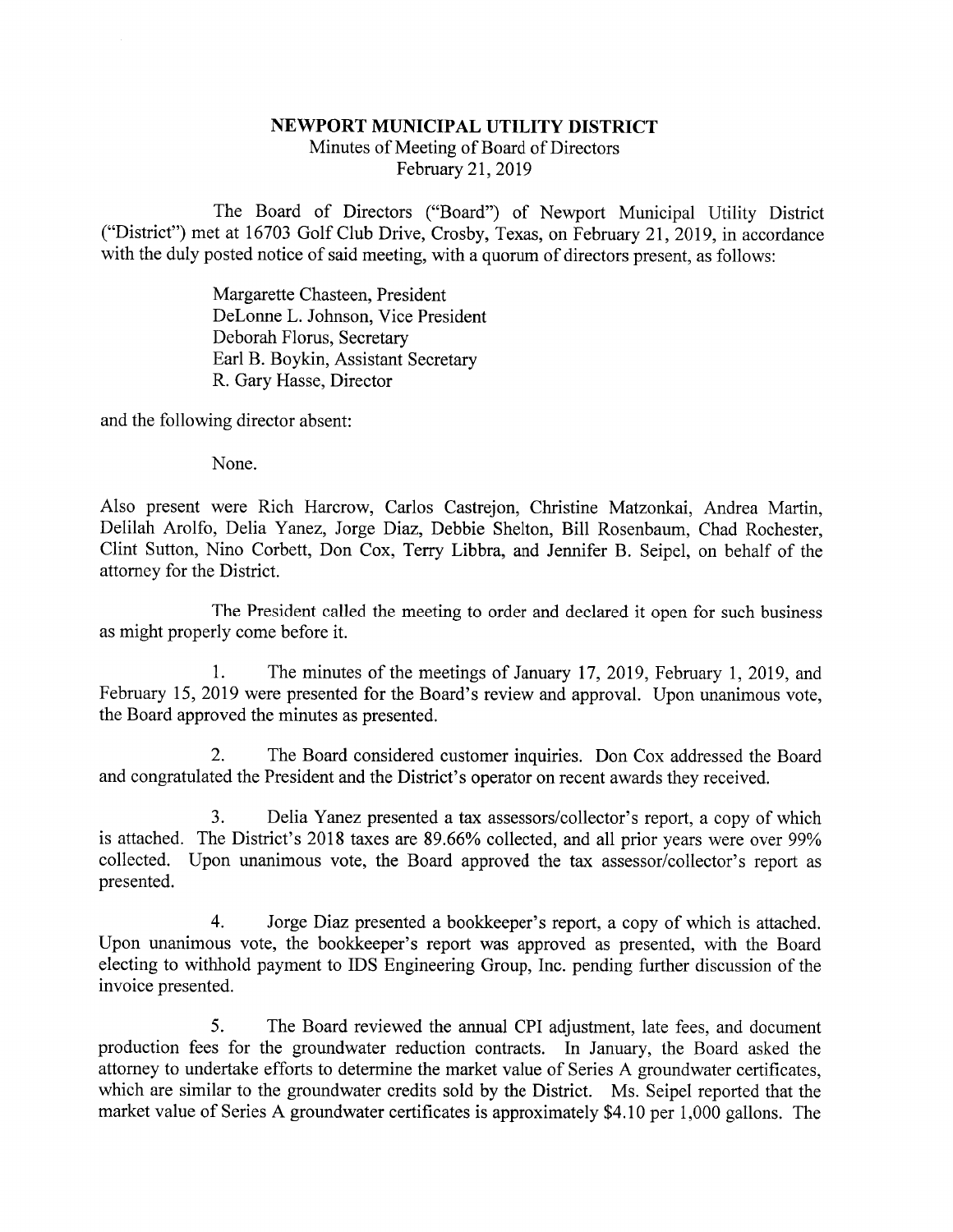District Board then discussed whether it should raise the rate it currently charges for its groundwater credits. After some discussion, the Board requested the attorney to determine the extent to which a rate increase would affect the overall amount of money generated as a result of these groundwater credit agreements.

6. There was presented the attached Resolution Authorizing Challenge to the Appraisal Roll. Ms. Seipel noted that the preliminary tax roll is released in May, and the tax assessor has a limited amount of time to review the roll and challenge any errors or omissions that are found. The tax assessor should be authorized to make such challenges on the District's behalf. Upon unanimous vote, the Board approved the resolution as presented.

7. The Board reviewed developers' reports. Carlos Castrejon reported that wet weather continues to slow construction. The detention pond has been completed. During the prior month, Lennar had one sale, with 19 homes being under construction.

Chad Rochester provided an update on his developments.

8. The Board then considered several requests from Rochester Enterprises for (i) a sanitary sewer easement along the water plant site, (ii) permission to advertise water, sewer and drainage improvements to serve Newport Sections 6 and 10, and (iii) approval of Pay Application No. 1 for clearing and grubbing work. After discussion, the Board decided to undertake consideration of these items at its March 4, 2019 special meeting.

9. The Board considered District operations. The District accounted for 99% of the water produced.

At the wastewater treatment plant, the District had average daily flow of 1,042,000 gallons. There was 5.8 inches of rain, and the plant operated within permit. The operator performed District work as listed on the report.

Jeff Bowman presented quotes for replacement of a compressor. Director Hasse asked about whether the District should purchase two compressors, rather than just one, in case of an emergency in the future. Mr. Bowman and Ms. Arolfo agreed with the suggestion. Upon unanimous vote, the Board authorized the operator to purchase two compressors provided that the cost did not exceed \$25,000.

Andrea Martin presented the billing and collections report. Total current payments were \$284,726, while total current billing was \$299,379.54. As of today, the arrears totaled \$29,849.07. Ms. Martin also reported that the operator's billing software experienced a malfunction, and some District residents who have elected to auto-pay their bill were charged twice. Ms. Martin confirmed that all affected persons had been contacted and the duplicative charges had been reversed.

Christine Matzonkai discussed FEMA reimbursement projects. Upon unanimous vote, the Board approved the operations and billing and collections report as presented.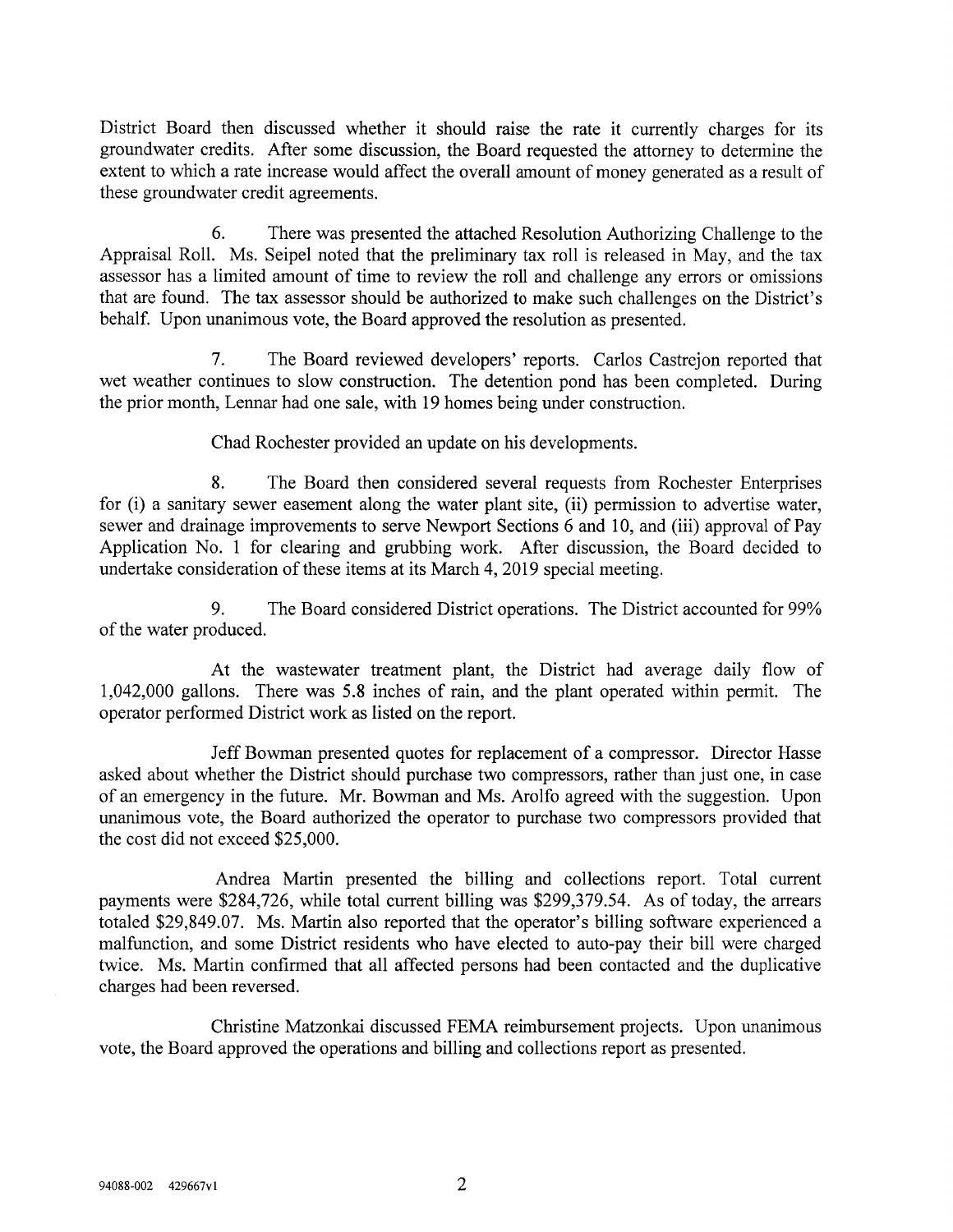10. The Board discussed parks and trails matters. The operator reported an incident at South Diamondhead involving a skirmish with several teenagers. Upon unanimous vote, the Board approved the parks and trails report as presented.

11. The Board considered the engineering contract presented by Lockwood, Andrews, and Newnam, Inc. Ms. Seipel reported that her office has reviewed the contract and has a few minor comments that she believes can be easily addressed. After some discussion, the Board voted to approve the contract, subject to final review and approval by the District's attorney.

12. Bill Rosenbaum presented the engineer's report. Mr. Rosenbaum thanked the Board for the opportunity to serve the District and reported that he recently toured the District's plant and intends to begin work on several ongoing District projects.

13. Debbie Shelton presented a financial advisor's report and discussed the Bond Application cost summary. She stated that she continues to work with the attorney and engineer on the District's forthcoming Series 2019 Refunding Bond issue.

14. The Board tabled action on the Series 2019 Refunding Bond issue for consideration at its March 4, 2019 special meeting.

15. The attorney reported on activities undertaken on the Board's behalf during the previous month.

16. The attorney noted that the District was required to review the FTC identity theft red flag program on an annual basis. The attorney recommended that no changes be made to the program. Accordingly, upon motion duly made, seconded and unanimously carried, the Board voted unanimously to adopt the attached Resolution Affirming Identity Theft Prevention Program.

17. The attorney for the District then discussed with the Board the requirements of Senate Bill 625. The law requires districts to annually provide certain records and information concerning the District's finances and tax rates to the Texas Comptroller of Public Accounts. The comptroller has created a special information database on their website, where the information will be assembled, updated, and made available to the public free of charge. The required information is already publically available in other places, but the law requires submission of the information to the comptroller. The information includes the name of the District, the names of the Board members, any employees, addresses, websites if applicable, names of certain consultants, the total amount of bonds authorized by District voters, the aggregate principal amount of bonds issued, the tax rate, and audited financial information. Upon unanimous vote, the Board authorized the attorney to prepare and file the required report by the April 1,2019 deadline.

18. The attorney presented two groundwater reduction agreements for the Board's review and approval. Upon unanimous vote, the Board approved groundwater reduction contracts with Govinji Multiple Business, LLC for 1.26 million gallons for one year and Galperti, Inc. for 7 million gallons per year for two years.